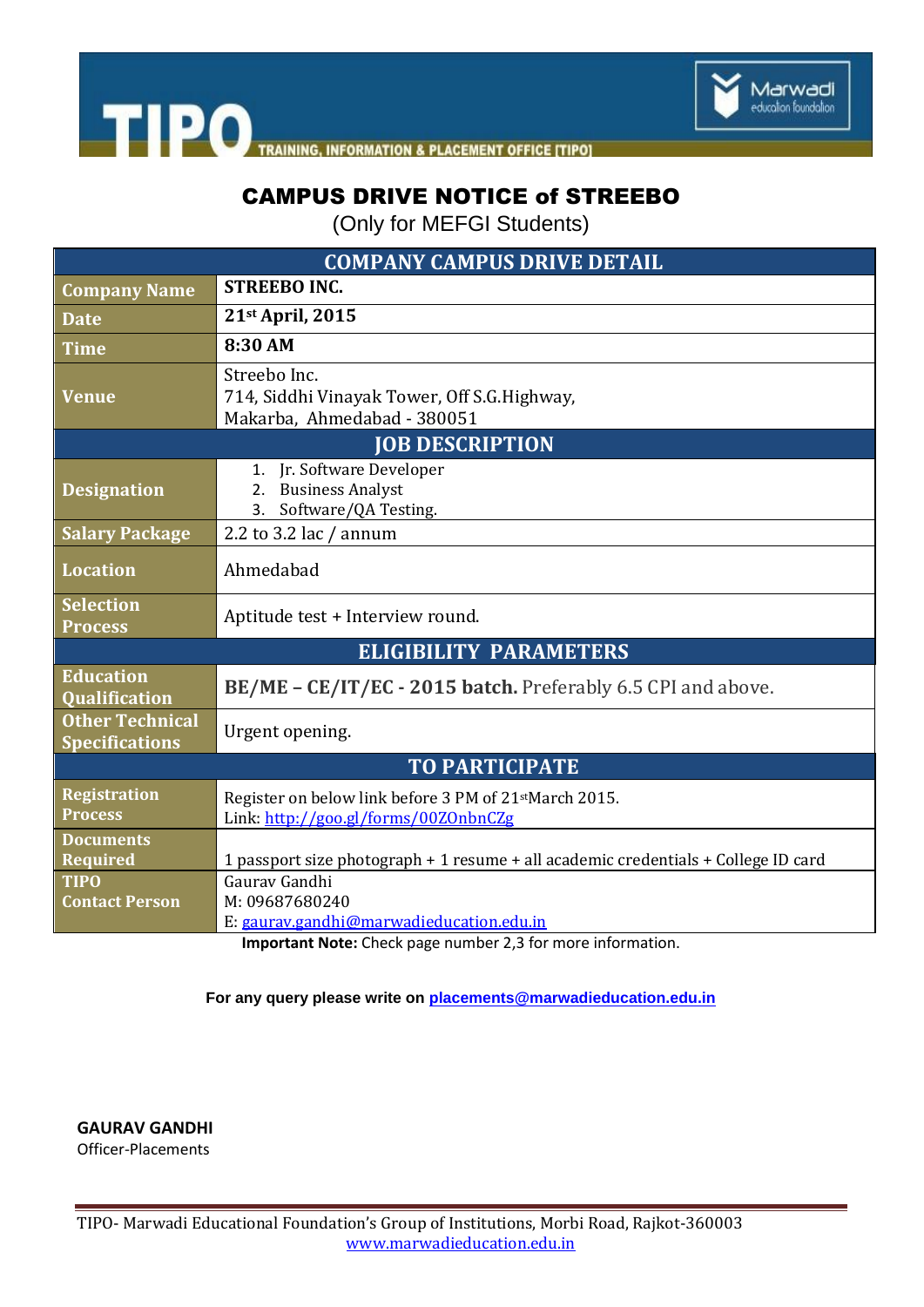

**TIPO INFORMATION & PLACEMENT OFFICE [TIPO]** 

## CAMPUS DRIVE NOTICE of STREEBO

(Only for MEFGI Students)

**Overview of the Company**:

#### **About StreeboInc:**

Headquartered in Houston, Texas, Streebo is a Premier IBM Business Partner and a global provider of enterprise mobility and multi-channel solutions. Listed in 2013 Inc. 500 l 5000 list as Top 100 IT Services Co in the US and recognized and awarded with various other industry accolades, Streebo continues to deliver the breakthrough mobile solutions across industries.For further details you can go through our website [www.streebo.com](http://www.streebo.com/)

We are looking for high caliber, smart, creative and dedicated individuals willing to join us. We offer a challenging work environment, opportunities to work for industry leaders, a highly creative team and very competitive compensation packages; while encouraging employees to participate in extracurricular activities.

If you enjoy fast-paced, innovative and cutting-edge work and a start-up kind of working environment excites you then Streebo is the right place for you! We are expanding our presence in US & APAC and looking for excellent folks to take us further.

### **Job Roles:**

## **Position : Jr. Software Developer**

#### **Job responsibility:**

- Responsible for requirement analysis, client interaction
- Doing design, development and Unit Testing
- Responsible for doing the code reviews
- Responsible for delivering the quality product on time.

#### **Required Skills/Experience:**

- Candidate should have thorough knowledge of application development.
- Candidate should have HTML, CSS, JQuery, DoJo, AJAX, Jquery Mobile, Sencha with either of Java/J2EE OR DotNET OR PHP in backend, web services, business process portal.
- Candidate should have good communication skill and problem solving approach.

**No of Positions :** 3